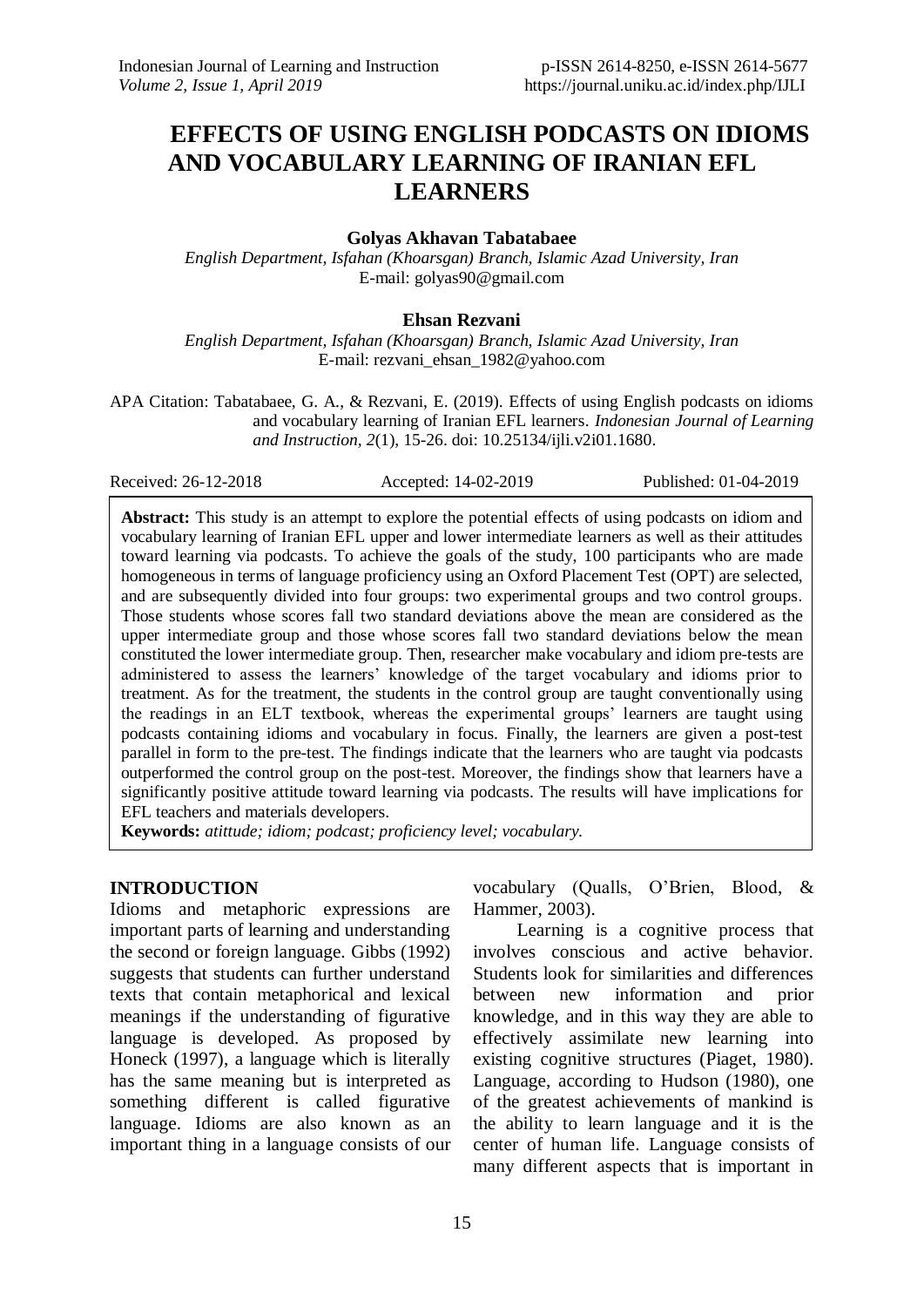*Effects of using English podcasts on idioms and vocabulary learning of Iranian EFL learners*

learning. In English, learning and understanding idioms, metaphoric, and idiomatic expression are an important role. New technologies are affecting different aspects of life. Education, in particular, is a field that has undergone major changes in recent years. The development of digital communication methods, information transfer, and storage has had a significant influence on education, and technology development has made it possible for individuals with less computer skills to produce and disseminate information. As a result, teaching and learning now can occur almost at any time and in any place that has communication services. In addition, new technologies allow students ready access to a wide range of information and educational resources, as well as frequent contact with peers and mentors. Many teachers believe that different teaching methods play important roles in the quality of learning, especially learning a second or foreign language.

Caused by the entry of extraordinary technology has changed the tradition of teaching English dramatically. The increasing of language teaching becomes more productive and interesting by using technology. Besides that, one of the most significant aspects of social and language change is technology. Graddol (1997) assumes that education work and culture are affected by technology that is in the globalization process. The use of English has increased rapidly after 1960. Currently, in curriculum and language of imparting education, the role and status of English is the language of social context, political, sociocultural, business, education, industries, media, library, communication across borders, and key subject. It is also a crucial determinant for university entrance and processing well-paid jobs in the commercial sector.

In promoting student activities, initiatives of student and teaching effect in English class, multimedia technology has been shown to play a positive role. Nowadays, the way of our communication are changed by technological innovations which have gone hand in hand with the growth of English. As we know, the growth of the Internet has facilitated the growth of English and nowadays computers have been widely used by everyone. Because of this, there has been a very significant proliferation of literature concerning the use of technology in teaching English.

Podcasting is one of the powerful, emergent technological media that has been used in education for many years. Language learning has been recognized as one of the fields about to get help from the rapid development in podcasting. Research studies on podcasting have already acknowledged its potentiality and have documented much evidence that podcasts can greatly help develop learners' language skills, especially in developing learners' speaking and listening skills (Ashton-Hay & Brookes, 2011; O'Bryan & Hegelheimer, 2007)

A series of digital audio and video recordings uploaded on the web with the help of Rapid Simple Syndication (RSS) feeds are called podcasts (Lafferty & Walch, 2006). On the internet, there are many types of podcasts such as television podcasts, radio podcasts, class podcasts, and individual or group podcasts.

Few articles have considered the theoretical aspects of podcasting (O'Bryan & Hegelheimer, 2007; Rosell-Aguilar, 2007), while much of the literature surrounding podcasting and language learning has focused on the technical aspects and practical examples of podcasting projects (e.g., McCarty, 2005; Stanley, 2006, and Young, 2007), Blake (2008) suggested that the technology is theoretically and methodologically neutral. But the responses to what the practitioners understand or believe to be true about SLA are how technology is used its particular culture of practice is not neutral.

In Second Language Acquisition (SLA) research, podcasting has several theoretical foundations, esspecially in the areas of input, output, and motivation. Dervin (2006) argued that podcasts can help to reinforce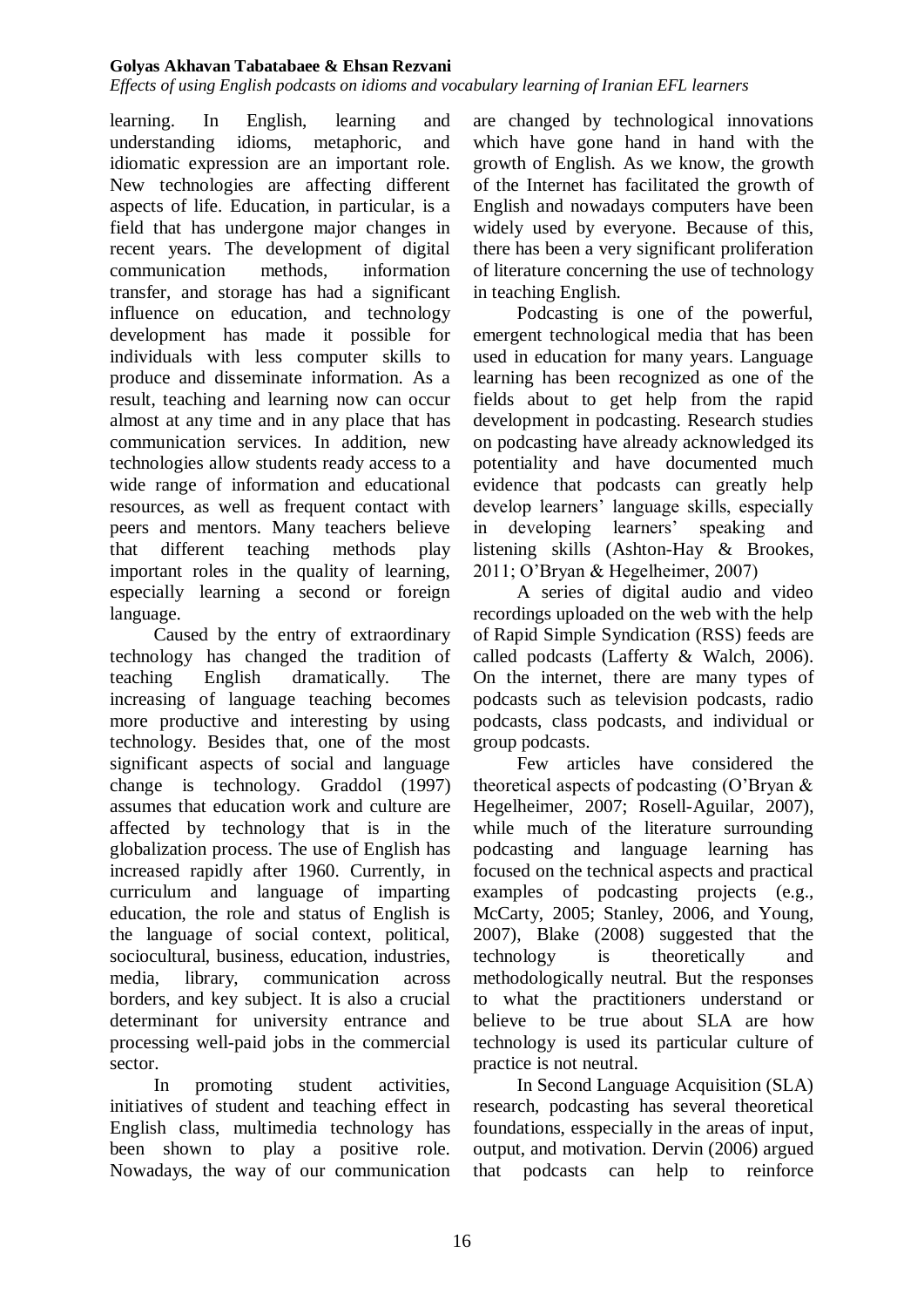autonomous learning and motivation. Motivation may be increased, speculated, due to the fact that students are creating authentic content for a real audience and not just for a grade, Stanley (2006). Moreover, Dervin (2006), if the underlined "students can", it means they can take the initiative to ask questions, interact and communicate with podcasters, thus providing opportunities for autonomy and motivation. Output is identified as important thing for second language learning.

A good number of language-specific articles have addressed podcasting and have provided practical ideas for its use in the classroom, (Fox, 2008; Schmidt, 2008; Young, 2007). Fox (2008) proposed that podcasts can also be set up like talk show and allow students to listen, create, and publish podcasts by using a talk radio podcast. There is a special podcast discussed by Fox, suggested a corresponding blog where information, or "show notes," about corresponding episodes were archived, and where listeners could communicate with the podcasters.

The importance of vocabulary in language learning has been undervalued in the past 50 years of ELT history, (Seal, 1991; Zimmerman, 1997). The role of vocabulary is typically considered in terms of the classic ELT methodologies and the theories of reading models. The important factors in reading and listening comprehension, speaking and writing fluency are influenced by knowledge of word meanings and the ability to access knowledge efficiently. In othe words, students can easily understand the language when supported by their language comprehension. Like Widdowson (1989), McKeown (2002) state that the heart of language understanding and use is knowledge of vocabulary.

The need and opportunity to investigate the effects of multimedia on vocabulary acquisition has created by computer-assisted language learning (CALL) in recent years. Thus far, numerous studies (Al-Seghayer, 2001; Groot, 2000; Hulstijn, 2000; Laufer & Hill, 2000; Siribodhi, 1995) have shown that

computerized media and a multimedia environment can be helpful for learning foreign language vocabulary.

Gainer and Lapp (2010) state that students' knowledge and interests outside of school are recognized, respected, and used as part of instructional images in class culture if engaged learning is involved. Martinez-Lage (1997), Al-Seghayer (2001), Wood (2001), reported that the potentiality of computer was the multimodal presentations of any kind of instructions. Since the multimedia presentations provide immediate access to the available annotated information in a program, including textual, audio, and visual annotations, these pieces of information attached to a word enables readers to "confirm or reject hypotheses made about the meaning of a word" as Martinez-Lage (1997) contends. In this respect, Mayer (2005) suggest that helping students build referential connections between two forms of mental representation systems namely verbal and visual is a function of multimedia programs. When verbal and visual materials are presented simultaneously, referential connections will be easier to build.

Ghabanchi and Anbarestani (2008) in their study explored the effect of CALL on vocabulary learning. They indicated that students can have an intensive mental process and have a strong memory of words by using CALL program. CALL also produces better results in contextualized vocabulary learning than ordinary desktop dictionary method. Xin and Rieth (2001), and also assert that computer technology increases the probability of idiom recall from one's long term memory. Al-Seghayer (2001) suggests that information will be more meaningful and more memorable if it is influenced by visuals' contextual richness and cultural authenticity. Using multimedia technology to simultaneously present the audio, visual and textual information to the learners, the new idioms can be presented in a contextual setting which, according to studies such as Ghabanchi &Anbarestani (2008), leads to higher immediate and delayed post-test scores in comparison with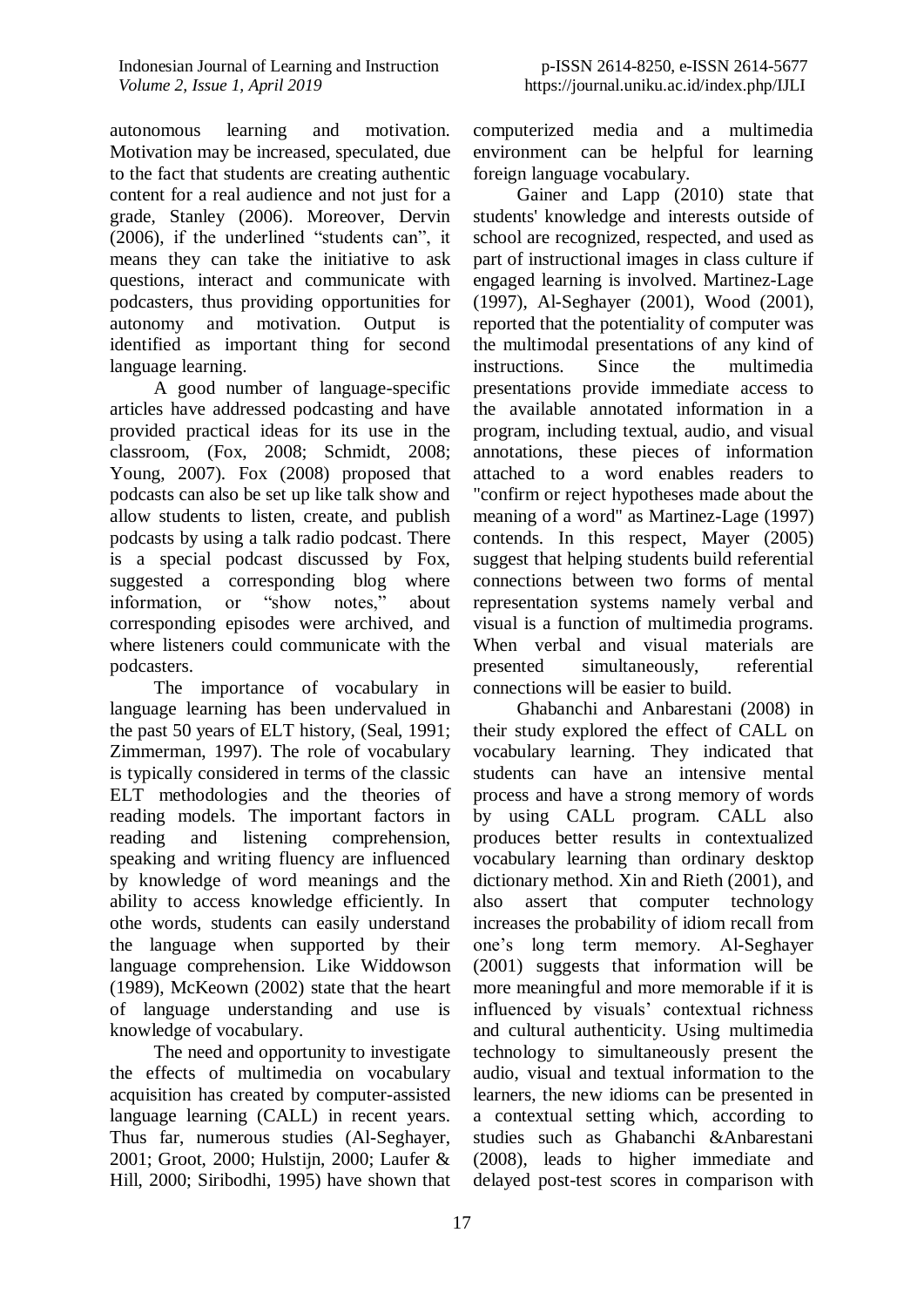*Effects of using English podcasts on idioms and vocabulary learning of Iranian EFL learners*

learners who have access to merely textual information.

# **METHOD**

To achieve the goals of this study, 120 students at Pooyesh Language Center in Esfahan were randomly selected. Then, an Oxford Placement Test (OPT), (vocabulary and grammar sections), was run to select 100 homogeneous students based on the normal distribution of the scores using the OPT level chart. All the participants were within the age range of 15 to 25 years and they were all native speakers of Persian. After choosing 100 homogeneous participants out of 120, they were randomly assigned to two experimental groups and two control groups (25 students each). Those students whose scores fell 2 standard deviations above the mean constituted the upper intermediate group and those whose scores fell 2 standard deviations below the mean made the lower intermediate group.

In this study, four types of instruments were employed for data collection. There were Oxford Placement Test, pre-test, posttest, and questionnaire. An Oxford Placement Test (OPT), (grammar and vocabulary sections), was conducted whose validity and reliability had already been confirmed. It consisted of 70 multiple-choice items including 20 listening items, 20 reading items, and 30 items related to language use. Beside that, a researcher made multiple choice pre-test consisting of 20 vocabulary test items and 20 idiom test items was run to measure the knowledge of vocabulary and idioms prior to treatment, whose validity and reliability were checked. A researcher-made post-test which was parallel to the pre-test was used to measure vocabulary and idiom knowledge after the treatment. Moreover, a researcher made questionnaire of 24 test items was designed to discover the attitudes of the learners toward using podcast. As for the reliability of the questionnaire, alpha Cronbach method was applied. With regards to validity of the tests and questionnaire, two expert judges in the field of TEFL observed the tests and determined their validity.

This study was conducted in Pooyesh Language Center. As it was mentioned earlier, the population of the study was 120 students. Then, an Oxford Placement Test (OPT), (vocabulary and grammar sections), was run to select 100 homogeneous students based on the normal distribution of the scores using the OPT level chart. Next, they were randomly divided into four equal groups: two experimental and two control groups at upper and lower intermediate levels.

Prior to the treatment, the pretest including 20 idiom test items and 20 vocabulary test items was administered to the groups of the study to discover the participants' level of knowledge of English idioms and vocabulary. As for the treatment, every session, some new idioms and vocabulary items were taught about 30 minutes to students in the experimental groups through podcasts. The students in the control group were taught using the readings in Select Readings by Linda Lee & Eric Guandersen, (1995), whereas the experimental groups' learners were taught using podcasts only.

The participants in experimental groups listened to podcasts containing idioms and vocabularies in class twice a week. The teacher provided them with necessary feedback either explicitly or implicitly. They also were asked to write one sentence to exchange with their partners and bring their assignments to the class for the next session. After the experiment was done, the post test was given to the groups in order to find the gains in idiom and vocabulary learning. Finally, the researcher gave a questionnaire to the learners to obtain their attitudes toward learning by podcasts.

# **RESULTS AND DISCUSSION**

# **Results for upper-intermediate learners**

One of the objectives of the current study was to investigate whether listening to podcasts played a significant role in upper intermediate Iranian EFL learners' acquisition of vocabulary and idiom or not. To achieve this end, UIEG and UECG learners' pre-test scores were first compared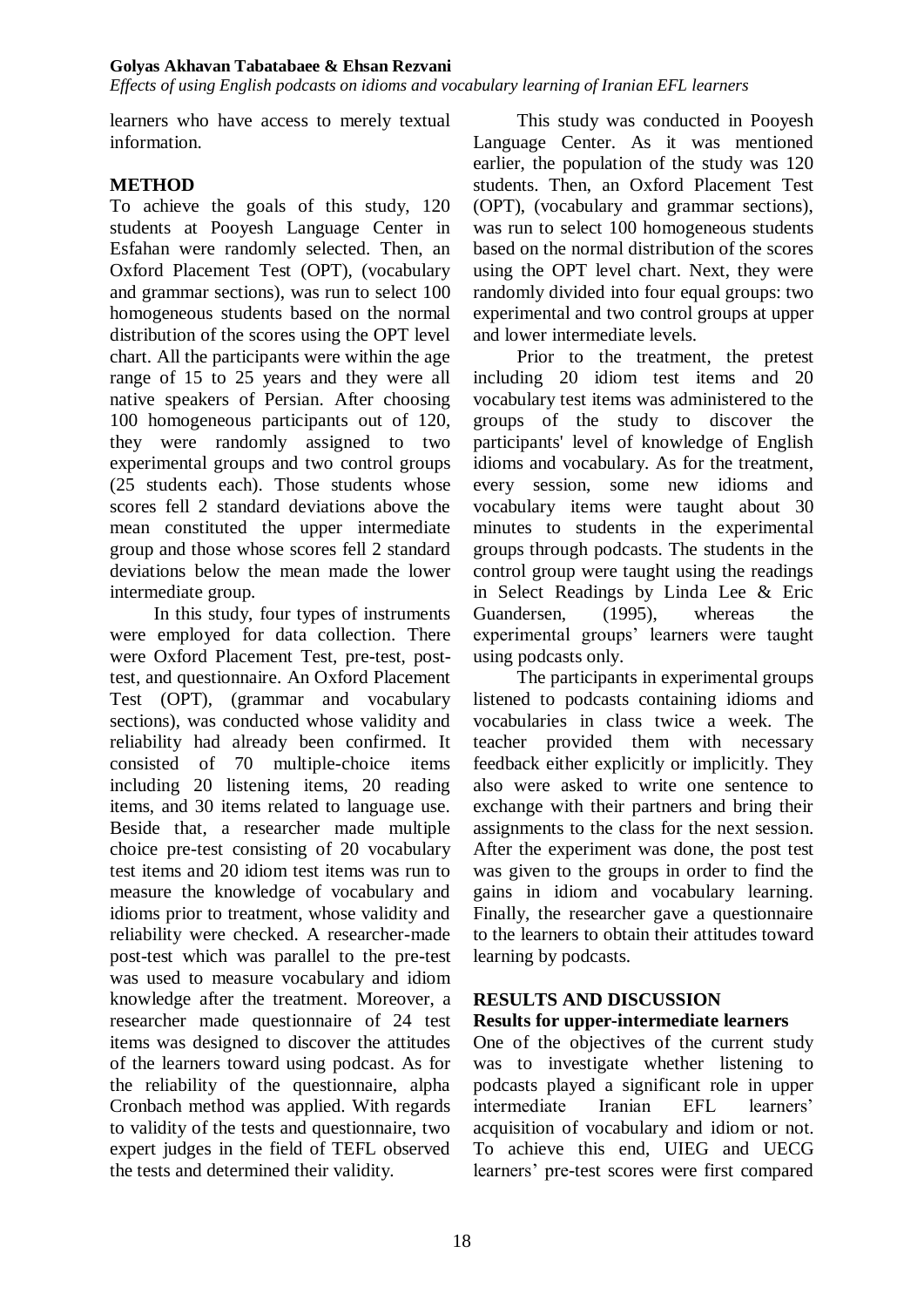using an independent-samples *t* test to make certain they were not drastically different in terms of knowledge of idiom and vocabulary; their post-test scores were compared via the same statistical procedure as well. Table 1 displays the descriptive statistics for these analyses.

| Table 1. Descriptive statistics for comparing pre-test scores of UIEG and UICG and their |  |  |
|------------------------------------------------------------------------------------------|--|--|
|------------------------------------------------------------------------------------------|--|--|

|                       | post-test scores |       |                          |                        |  |  |  |  |
|-----------------------|------------------|-------|--------------------------|------------------------|--|--|--|--|
|                       | N                | Mean  | Std.<br><b>Deviation</b> | <i>Std.</i> Error Mean |  |  |  |  |
| <b>UIEG</b> Pre-test  | 25               | 11.94 | 2.37                     | .57                    |  |  |  |  |
| <b>UICG</b> Pre-test  | 25               | 11.74 | 2.41                     | .52                    |  |  |  |  |
| <b>UIEG</b> Post-test | 25               | 19.11 | 1.62                     | .21                    |  |  |  |  |
| <b>UICG</b> Post-test | 25               | 13.46 | 2.53                     | .47                    |  |  |  |  |

As it can be seen in table 1, the difference between the pre-test scores of the UIEG  $(M = 11.94)$  and the UICG  $(M =$ 11.74) was minimal, but the post-test scores of the UIEG ( $M = 19.11$ ) and the UICG ( $M =$ 

13.46) were considerably different. To find out whether the differences in the pre-test and post-test scores of the two groups were statistically significant or not, the following *t* test table had to be consulted.

|  | Table 2. Results of the Independent-Samples t-Test comparing pretest scores of UIEG and |                                 |  |
|--|-----------------------------------------------------------------------------------------|---------------------------------|--|
|  |                                                                                         | UICG and their post-test scores |  |

|           | <b>Levene's Test for</b><br><b>Equality of</b><br><b>Variances</b> |       |      |    |                           | <i>t</i> test for Equality of Means |                                        |         |                                                        |
|-----------|--------------------------------------------------------------------|-------|------|----|---------------------------|-------------------------------------|----------------------------------------|---------|--------------------------------------------------------|
|           | F.                                                                 | Sig.  | t    | df | Sig.<br>$(2 -$<br>tailed) | <b>Mean</b><br><b>Differenc</b>     | <i>Std.</i> Error<br><b>Difference</b> |         | 95% Confidence<br>Interval of the<br><b>Difference</b> |
|           |                                                                    |       |      |    |                           | e                                   |                                        | Lower   | <b>Upper</b>                                           |
| Pre-test  | .22                                                                | .63   | .22  | 48 | .79                       | .20                                 | .75                                    | $-1.54$ | 1.91                                                   |
| Post-test | 66.00                                                              | .000. | 1.87 | 48 | .000                      | 5.65                                | .69                                    | 6.22    | 9.05                                                   |

As it could be seen in table 2, there was not a statistically significant difference in pre-test scores for UIEG and UICG,  $t(48)$  = .22,  $p = .79$  (two-tailed). This indicated that the two groups were not significantly different at the outset of the study with regard to their knowledge of vocabulary and idiom. The difference between UIEG and UICG learners' post-test scores, however, was statistically significant since the *p* value under the *Sig,* (2-tailed) column was less than the significance level (i.e.  $.000 < .05$ ). This means that the treatment had been effective as far as the vocabulary/idiom knowledge of upper intermediate Iranian EFL learners was concerned giving rise to the claim that listening to podcasts significantly improved the vocabulary and idiom knowledge of the learners at the upper intermediate level of proficiency.

# **Results for lower-intermediate learners**

Another objective of the present study was to see whether listening to podcasts could significantly improve lower intermediate EFL learners' knowledge of idiom and vocabulary or not. In order to find an answer to this question, LIEG and LICG learners'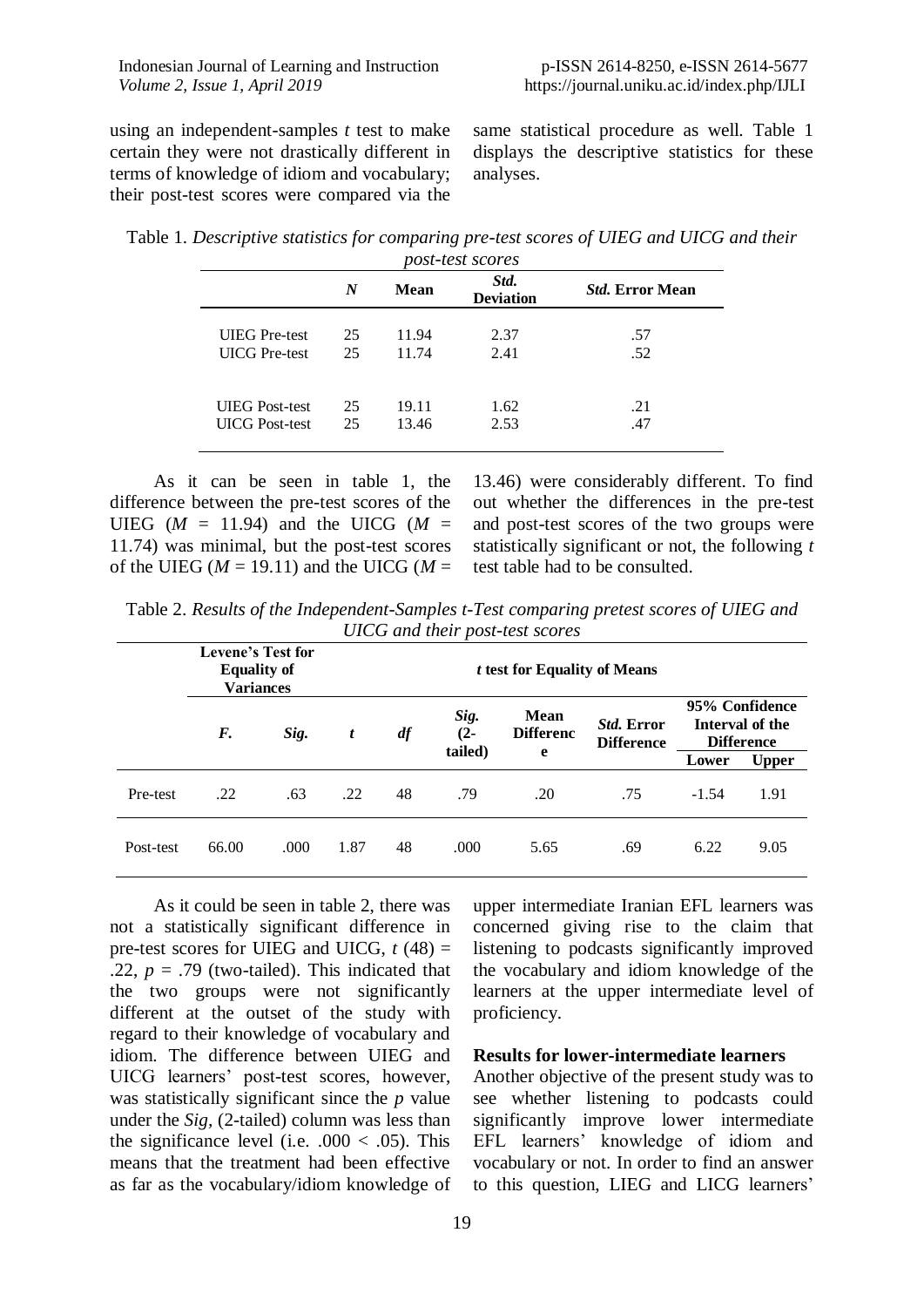*Effects of using English podcasts on idioms and vocabulary learning of Iranian EFL learners*

pre-test scores were compared using an independent-samples *t* test; likewise, their post-test scores were compared via another independent-samples *t* test. Table 3 shows

the descriptive statistics for the pre-test and post-test scores of the LIEG and LICG learners.

Table 3. *Descriptive statistics for comparing pretest scores of LIEG and LICG learners and their post-test scores*

|                       | N  | Mean  | Std.<br><b>Deviation</b> | <i>Std.</i> Error Mean |
|-----------------------|----|-------|--------------------------|------------------------|
| <b>LIEG</b> Pre-test  | 25 | 10.53 | 1.69                     | .43                    |
| <b>LICG</b> Pre-test  | 25 | 10.34 | 2.75                     | .57                    |
| <b>LIEG</b> Post-test | 25 | 15.08 | 1.65                     | .45                    |
| <b>LICG</b> Post-test | 25 | 13.26 | 2.90                     | .51                    |

Table 3 illustrates that the difference between the pretest scores of the LIEG (*M* = 10.53) and the LICG  $(M = 10.34)$  was not substantial, but the difference between the post-test scores of the LIEG  $(M = 15.08)$  and the LICG  $(M = 13.26)$  was comparatively larger. To figure out whether the differences in the pre-test and post-test scores of the two groups were statistically significant or not, the following *t* test table (and the *p* value therein) had to be checked.

| Table 4. Results of the Independent-Samples t-Test comparing pretest scores of LIEG and |
|-----------------------------------------------------------------------------------------|
| LICG and their post-test scores                                                         |

|           |      | <b>Levene's Test</b><br>for Equality of<br><b>Variances</b> |     |    |                           | <i>t</i> test for Equality of Means |                                        |         |                                                        |
|-----------|------|-------------------------------------------------------------|-----|----|---------------------------|-------------------------------------|----------------------------------------|---------|--------------------------------------------------------|
|           | F.   | Sig.                                                        | t   | df | Sig.<br>$(2 -$<br>tailed) | <b>Mean</b><br><b>Differenc</b>     | <i>Std.</i> Error<br><b>Difference</b> |         | 95% Confidence<br>Interval of the<br><b>Difference</b> |
|           |      |                                                             |     |    |                           | e                                   |                                        | Lower   | <b>Upper</b>                                           |
| Pre-test  | 2.31 | .11                                                         | .09 | 48 | .89                       | .19                                 | .71                                    | $-1.33$ | 1.43                                                   |
| Post-test | 1.55 | .23                                                         | .73 | 48 | .04                       | 1.82                                | .66                                    | $-1.22$ | 1.35                                                   |

Table 4 depicts there was not a statistically significant difference in pretest scores for LIEG and LICG learners,  $t(48) =$ .09,  $p = .98$  (two-tailed). This meant that the two groups did not differ significantly in terms of their idiom and vocabulary knowledge prior to the implementation of the treatment. However, the difference between LIEG and LICG learners' post-test scores reached statistical significance since the *p*  value under the *Sig,* (2-tailed) column was less than the significance level (i.e. .04 < .05). This implies that the treatment had a

significant positive effect on the vocabulary/idiom knowledge of lower intermediate Iranian EFL learners.

### **Comparing lower- and upper-intermediate learners**

In order to compare the achievements of the lower- and upper-intermediate learners in the experimental groups, one could cast a look at the mean differences for the post-test comparisons made in the previous sections. In Table 2, the mean difference for the posttest scores of the upper intermediate learners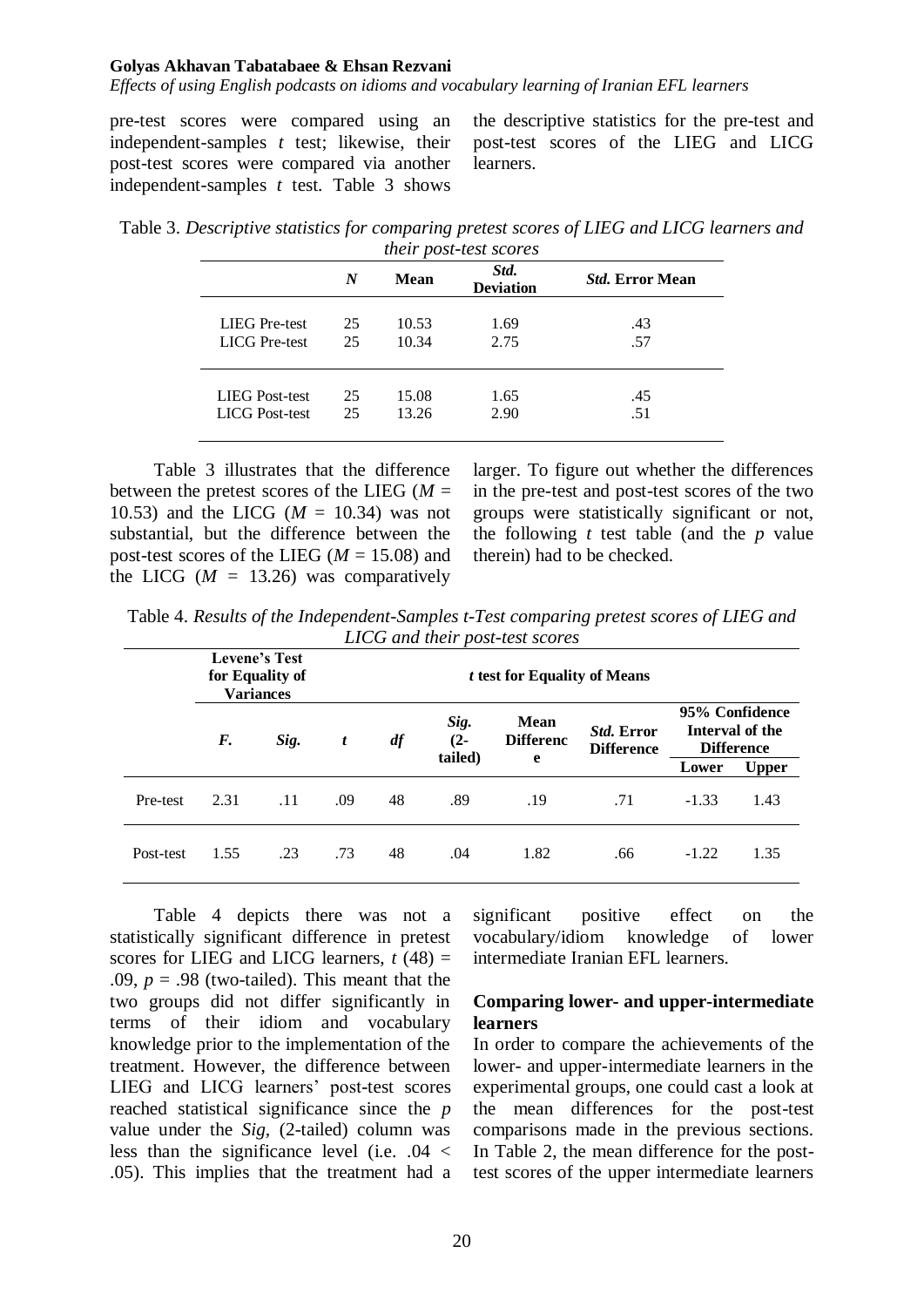Indonesian Journal of Learning and Instruction *Volume 2, Issue 1, April 2019*

was 5.65. This means the upper intermediate experimental group outperformed the upper intermediate control group by a mean difference of 5.65 on the post-test. On the other hand, the mean difference for the posttest comparison of the lower intermediate learners (as shown in Table 4.) was 1.82. This means that the lower intermediate experimental group had a better performance than the lower intermediate control group on the post-test by 1.82 mean difference. The overall conclusion from this part could be that the treatment (i.e. listening to podcasts) was more effective for the improvement of upper intermediate learners than it was the improvement of lower intermediate learners.

An alternative approach to comparing the achievements of lower- and upperintermediate learners would be through comparing the effect sizes of the difference, which could be calculated through the eta squared formula (eta squared  $= t^2 / t^2 + df$ ). The calculated effect size for upper intermediate learners was .067, while the obtained value for lower intermediate learners was .010. According to Cohen (1988, pp. 284-287, as cited in Pallant, 2011), the effect size is small if the eta squared value is falls between .01 and .06, moderate if it is between .06 and .14, and large if it is greater than .14. In this case, the effect size for lower intermediate learners was small, but for upper intermediate learners was moderate. So the conclusion made above was verified through this alternative approach.

# **Results for the attitude questionnaire**

As it was previously stated, the third research question of the study intended to examine whether EG learners' attitude towards using podcasts for language learning in general and vocabulary/idiom learning in particular was positive or not. The results for UIEG and LIEG learners are presented below.

# **UIEG learners' attitudes towards using podcasts**

To unravel the attitudes of the UIEG learners towards the treatment, one-sample *t* test was employed. This statistical technique compares the mean score of a distribution against a constant (which was 3.00 in this analysis since the choices in the Likert-scale questionnaire ranged from 1 to 5 and the average value of the choices was 3.00). Table 5 shows the results of descriptive statistics performed for this purpose.

| Table 5. Descriptive statistics for UIEG learners' attitude scores |    |      |                       |                                  |
|--------------------------------------------------------------------|----|------|-----------------------|----------------------------------|
|                                                                    |    | Mean | <i>Std.</i> Deviation | <i>Std.</i> Error<br><b>Mean</b> |
| <b>UIEG</b> Ouestionnaire                                          | 25 | 4.63 |                       | 14                               |

Table 5. *Descriptive statistics for UIEG learners' attitude scores*

For the UIEG, the attitude mean score was found to be 4.63, which was larger than 3.00. This means that the learners' attitudes toward using podcasts were positive. Whether this

positive attitude was of statistical significance or not could only be determined by taking a look at the *Sig.* (2-tailed) value in the *t* test table below (Table 6).

|                           |       |    | Table 0. One-Sumple t-Test results for OIEO learners attitude scores |                                  |       |                                                        |
|---------------------------|-------|----|----------------------------------------------------------------------|----------------------------------|-------|--------------------------------------------------------|
|                           |       |    |                                                                      | Test Value $=$ 3                 |       |                                                        |
|                           |       | df | Sig.<br>$(2-tailed)$                                                 | <b>Mean</b><br><b>Difference</b> |       | 95% Confidence<br>Interval of the<br><b>Difference</b> |
|                           |       |    |                                                                      |                                  | Lower | <b>Upper</b>                                           |
| <b>UIEG</b> Questionnaire | 31.43 | 24 | .000                                                                 | 1.63                             | 1.65  | 1.87                                                   |

Table 6. *One-Sample t-Test results for UIEG learners' attitude scores*

According to Table 6, there was a the UIEG learners' mean attitude score  $(M =$ statistically significant difference between 4.63) and the average value of the choices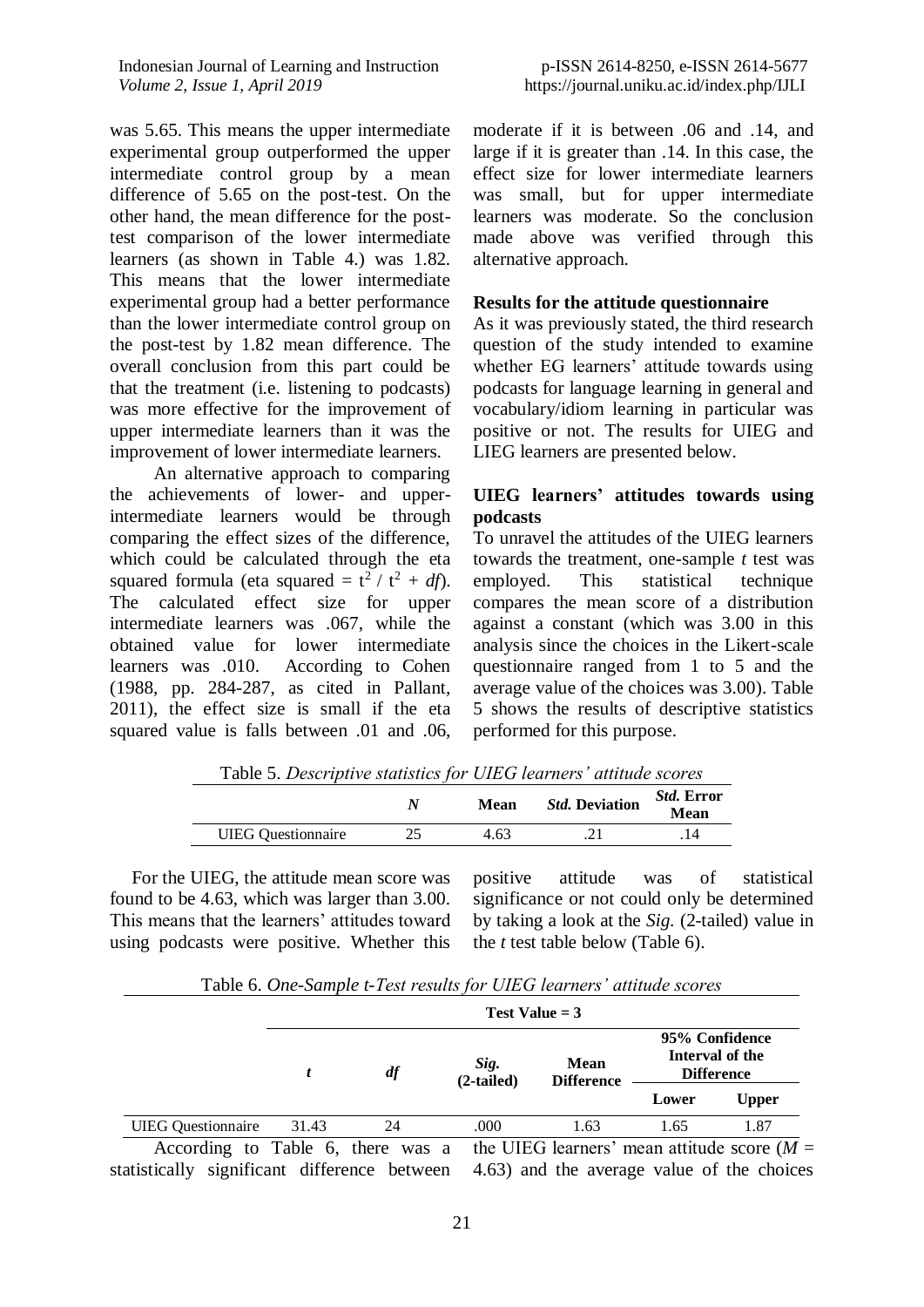*Effects of using English podcasts on idioms and vocabulary learning of Iranian EFL learners*

(i.e. 3.00) since the *p* value was smaller than the specified level of significance  $(.000 <$ .05). It could be thus concluded that the relevant treatment (i.e., the use of podcasts) was significantly welcome by the UIEG learners.

Another one-sample *t* test was utilized to find out if LIEG learners' attitude towards using podcasts for learning idiom/vocabulary was positive or not. Table 7 displays the results of descriptive statistics performed for this analysis.

# **LIEG Learners' Attitudes Towards Using Podcasts**

|  | Table 7. Descriptive statistics for LIEG learners' attitude scores |      |                       |                           |
|--|--------------------------------------------------------------------|------|-----------------------|---------------------------|
|  |                                                                    | Mean | <b>Std. Deviation</b> | <i>Std.</i> Error<br>Mean |

LIEG Questionnaire 25 4.33 .31 .11 As for the LIEG learners, the attitude mean score appeared to be 4.33, which was greater than 3.00. This indicates that the LIEG learners' attitudes toward using podcasts for idiom/vocabulary learning was

positive. However, whether this positive attitude was statistically significant or not could only be found out by examining the *Sig.* (2-tailed) value in the *t* test table below (Table 8).

Table 8. *One-Sample t-Test results for LIEG learners' attitude scores*

|                   | Test Value $=$ 3 |    |                      |                                  |                                                        |              |  |  |  |  |
|-------------------|------------------|----|----------------------|----------------------------------|--------------------------------------------------------|--------------|--|--|--|--|
|                   |                  | df | Sig.<br>$(2-tailed)$ | <b>Mean</b><br><b>Difference</b> | 95% Confidence<br>Interval of the<br><b>Difference</b> |              |  |  |  |  |
|                   |                  |    |                      |                                  | Lower                                                  | <b>Upper</b> |  |  |  |  |
| EG2 Questionnaire | 16.21            | 24 | .000                 | 1.33                             | 1.31                                                   | 1.72         |  |  |  |  |

Based on the information in table 8, there was a statistically significant difference between the LIEG learners' mean attitude score  $(M = 4.33)$  and the average value of the choices (i.e. 3.00) because of the fact that the *p* value was smaller than the specified level of significance (.000  $<$  .05). It could thus be inferred that the treatment was viewed to be significantly positive by the learners in LIEG.

# **Discussion for research question 1**

Considering the first research question for the upper intermediate learners, the results of the present study indicated that the two groups were roughly similar at the beginning of the experiment, but the UIEG, due to being exposed to the treatment, managed to significantly outperform the UICG on the posttest, giving rise to the claim that listening to podcasts significantly improved the vocabulary and idiom knowledge of the

learners at the upper intermediate level of proficiency.

Based on the same research question for the lower intermediate learners, the results of the current study show that the two groups were not very much different at the beginning of the experiment. Nonetheless, the LIEG significantly outperformed the LICG on the posttest, giving rise to the conclusion that listening to podcasts significantly improved lower intermediate learners' vocabulary and idiom knowledge. The practice of podcasting technology has been used to develop vocabulary and idiom learning and improving memorization by a good number of researchers. In a study by Allan (2007), students extensively used the provided materials on their personal computers. The results of this study demonstrated that without proper guidance and encouragements of teachers, students remain to be lethargic towards using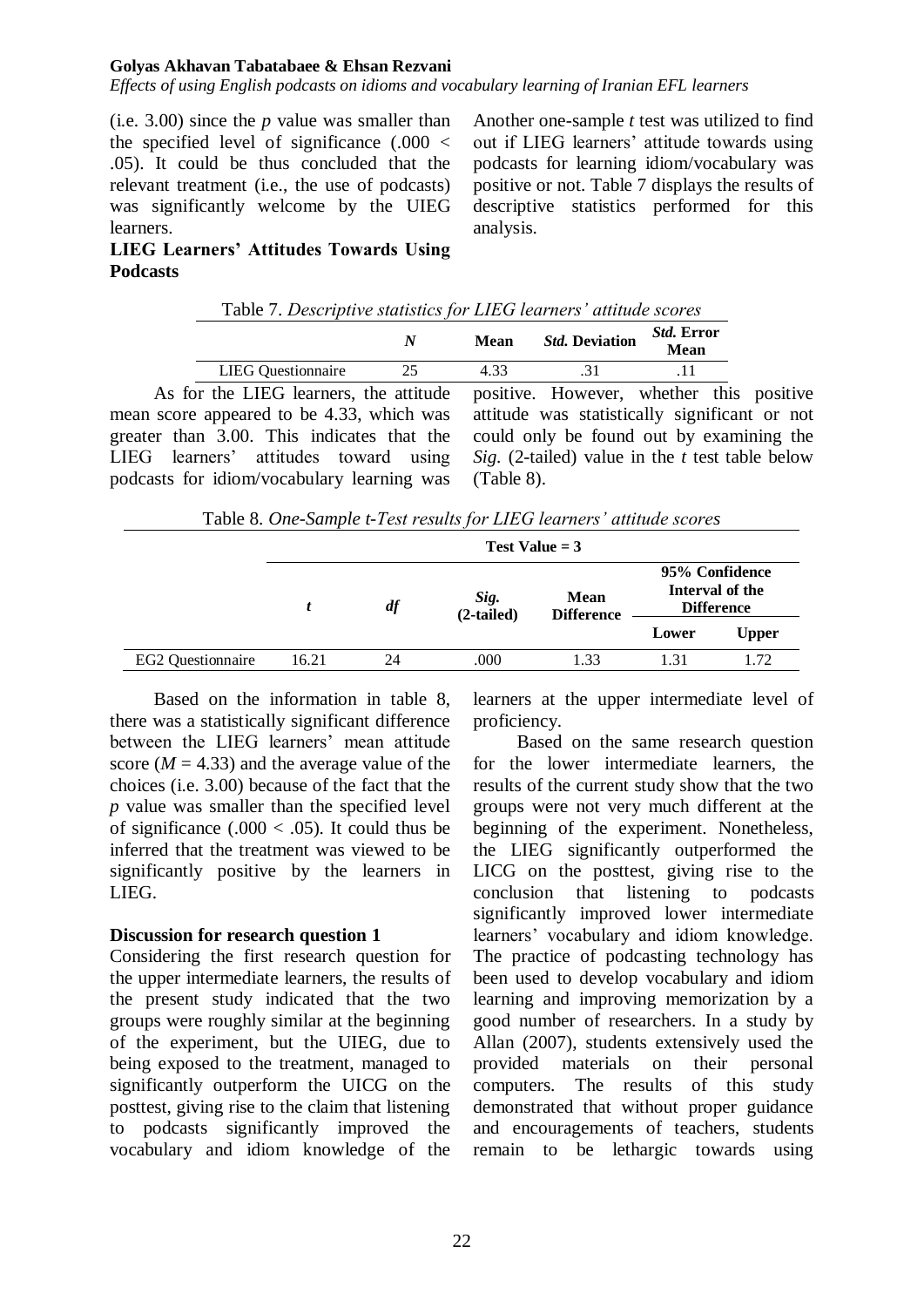podcasting that is similar to the findings of the present study.

The findings of this study also support the study conducted by Facer et al. (2009), who found that incorporating podcasting technology into classroom teaching will result in improvement in all language skills as well as comprehension of vocabulary. Likewise, a study by Lin, and Chen (2012) revealed that by sending podcasting materials to students' devices including their smartphones, listening abilities and the level of vocabulary knowledge have improved considerably.

However, in a different experiment from the present study, Palalas (2009) revealed that implementing podcasting skill will result in rote memorization of vocabulary. In this work, despite positive feedbacks from students, little amount of peer connection was observed between participants. Stockwell (2010) assumes that podcasting can be regarded as a valuable resource for providing audiovisual material but does not have important elements of language learning, such as interaction which is not in line with the findings of this study. In the present study, podcasts are considered as the main teaching tool which is opposed to a study conducted by Abdous et al., (2012) who concluded that supplementary podcasts can have stronger effects on language learning than podcasts as the main teaching tools. By supplementary, they mean podcasts are not considered to be the main teaching and learning tools but something which can help in the process of teaching in addition to other tools.

# **Discussion for research question 2**

In order to compare the achievements of the lower- and upper-intermediate learners in the experimental groups, one could cast a look at the mean differences for the posttest comparisons. Considering the second research question, the results of the present study showed that the treatment (i.e. listening to podcasts) was more effective for the improvement of upper intermediate learners

than it was for the improvement of lower intermediate learners.

Rosell-Aguilar (2007) suggested that the findings of this study can be supported by appropriate materials which can be found in the wealth of podcasts resources which was available on the website. According to the definition of extensive listening, students should be "doing a lot of easy, comprehensible, and enjoyable listening practice" (Chang & Millet, 2013). As proposed by Putman and Kingsey (2012) and Yeh (2013) highlighted, students were much more likely to continue listening to podcasts because the materials were interesting and easy to find based on their level of proficiency. The same is supported in the present study.

# **Discussion for research question 3**

The results of this study indicated that the relevant treatment (i.e., the use of podcasts) was significantly welcome by the UIEG and LIEG learners. Language learning is influenced by many factors and the most significant and facilitating factor is positive attitude (Mian, 1998). It is sometimes difficult to motivate students outside the classroom, but the use of podcasts can assist this issue.

Podcasts have the potentiality to create both intrinsic and extrinsic motivation among students (O-Bryan & Hegelheimer 2007). Kavaliauskienė and Anusienė (2009) used survey questions to examine learners' perceptions of online listening to podcasts. The participants of this study were taken from Mykolas Romeris University, Lithuania. In line with the findings of the present study, most of the participants showed positive attitudes to the techniques of developing listening skills using podcasts.

Kim and King (2011) claimed that students' attitudes toward podcasts varied depending on their previous experiences with various types of computer technologies. The use of podcasts also reduces students' anxiety and creates a sense of belonging to a learning community, (Chan & Lee, 2005). Our findings lend further support to the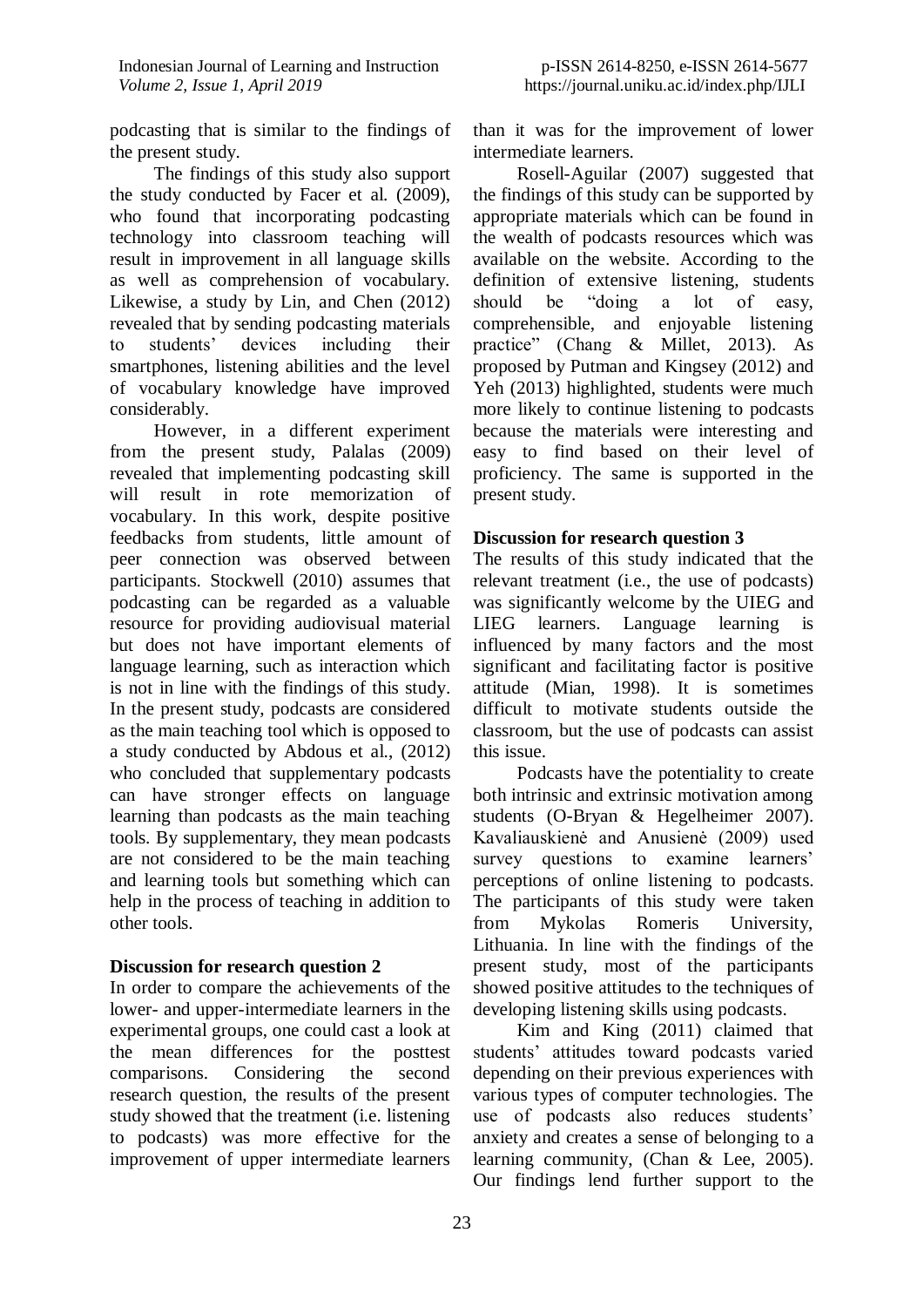*Effects of using English podcasts on idioms and vocabulary learning of Iranian EFL learners*

findings of Heilesen (2010) who claimed that students generally show very good attitudes towards podcasting and "reports of rejection of podcasting are rare" (p.3). Although the studies above confirm the positive attitudes toward using podcasts, some others, contrary to our findings, have revealed no effect on students learning or attitude after using podcasts (Weatherly, Grabe & Arthur, 2002; Daniel & Woody, 2010). Fernandez, et al. (2009) in another study made judgments about the feelings, understanding, and the reactions of some participants who used podcasts during one semester. According to their findings, they stated that podcasting was not a substitute for traditional learning system in the participants' opinions; it just increased the participants' motivation.

The use of podcasts to disseminate instructional materials online has elicited considerable interest among colleges and universities (Dupugne, et al., 2009). An example is Lee & Chan's (2007) study in which distance learners, who were studying an information technology subject, were given some podcasts for performing additional listening activities. At the end of the semester the results of the survey revealed that the learners had very positive feelings about their experience which is in line with the findings of the present study.

# **CONCLUSION**

The findings of the present study demonstrate that both UIEG and LIEG groups performed better in vocabulary and idiom learning after receiving the treatment. Second, the treatment (i.e. listening to podcasts) was more effective for the improvement of upper intermediate learners than it was the improvement of lower intermediate learners, and third that the relevant treatment (i.e., the use of podcasts) was significantly welcome by the UIEG and LIEG learners. Thus, the findings of the present study support employing new and dynamic ways of teaching idiom and vocabulary. In fact, it can be realized that teaching aids have become more varied since computer technology has the capacity to

transfer files and sounds everywhere, every time. As such, the use of technology is more likely to leave a deeper impression on learners' memory. The finding could also assist teachers to redefine their roles under multimedia context. They should no longer stick to the traditional way of teaching idiom and vocabulary, in which they try to explain every new word and idiom in great detail, often with examples found in dictionaries. Practical implications could be drawn up concerning of instructional aids, and teaching aspects of idiom and vocabulary.

Thus, according to the results of this study, the use of podcasts should be advocated in all educational fields. It can be useful for software developers to design a soft-ware in which learners can easily find the podcasts in order to achieve educational purposes. The finding of this study would also help syllabus designers to include podcasts along with some instructions in their textbooks.

# **REFERENCES**

- Abdous, M., Facer, B. R., & Yen, C. (2012). Academic effectiveness of podcasting: A comparative study of integrated versus supplemental use of podcasting in second language classes. *Computers and Education*, *58*, 43-52.
- Allan, S. (2007). Podcasts and embedded audio to support language learning. *Warwick Interactions Journal, 30*(2), 1-12.
- Al-Seghayer, K. (2001). The effect of multimedia annotation modes on L2 vocabulary acquisition: A comparative study. *Language Learning & Technology*, *5*, 202-232.
- Ashton-Hay, S., & Brookes, D. (2011). Here's a story: Using student podcasts to raise awareness of language learning strategies. *EA Journal*, *26*(2), 15-27.
- Blake, R. J. (2008). *Brave new digital classroom: Technology and foreign language learning.*  Washington DC: Georgetown University Press.
- Chang, C. S., & Millett, S. (2013). The effect of extensive listening on developing L2 listening fluency: Some hard evidence. *ELT Journal*, *68*(1), 31-40.
- Daniel, D.B., & Woody, W.D. (2010). They hear, but do not listen: Retention for podcasted material in a classroom context. *Teaching of Psychology*, *37*. 199-203.
- Dupugne, M., Millette, D.M., & Grinfeder, K. (2009). Effectiveness of video podcast use as a revision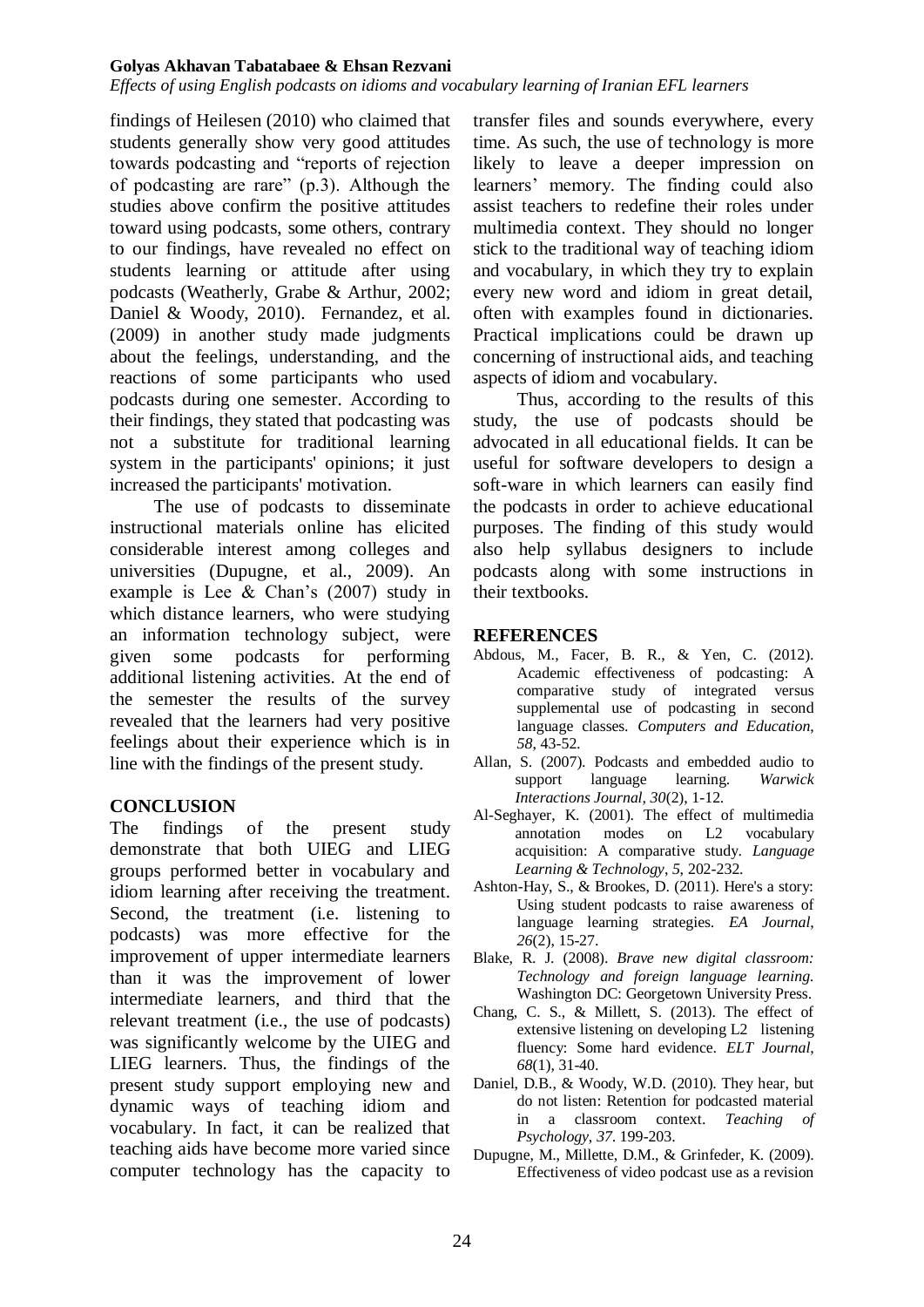tool. *Journalism and Mass Communication Educator, 64*, 570.

- Fox, A. (2008). Using podcasts in the EFL classroom. *TESL-EJ, 11*(4).
- Ghabanci, Z., & Anbarestani, M. (2008). The effect of CALL program on expanding lexical knowledge of EFL Iranian intermediate learners. *The Reading Matrix, 8*(2), 40-56.
- Gibbs, R.W. (1992). What do idioms really mean? *Journal of Memory and language*, *2*(3), 34-55.
- Honeck, R.P. (1997). *A proverb in mind: The cognitive science of proverbial wit and wisdom.* Mahva, NJ: Erlbaum.
- Hudson, R. A. (1980). *Sociolinguistics*. Cambridge: Cambridge university press.
- Hulstijn, J. H. (2000). The use of computer technology in experimental studies of second language acquisition: A survey of some techniques and some ongoing studies. *Language Learning and Technology, 3*(2), 32-43.
- Kavaliauskienė, G., & Anusienė, L. (2009). English for specific purposes: Podcasts for listening skills. *Coactivity: Philology, Educology, 17*(2), 28-37.
- Kim, D., & King, K. (2011). Implementing podcasts with ESOL teacher candidates' preparation: Interpretations and implication. *International Forum of Teaching and Studies, 7*(2)*,* 5-19.
- Lafferty, M., & Walch, R. (2006). *Tricks of the podcasting masters*. New York: Que.
- Laufer, B., & Hill, M. (2000). What lexical information do L2 learners select in a CALL dictionary and how does it affect word retention? *Language Learning and Technology, 3*(2), 58-76.
- Lin, Y-T., & Chen, H-J. (2012). Investigating the effects of podcasts via smartphones on foreign language learning. In J. Colpaert, A. Aerts, W-C. V. Wu, & Y-C. J. Chao (Eds.), *The medium matters, Proceedings 15th International CALL Conference. McCarty, S.* (2005). Spoken Internet to go: Popularization through podcasting. *JALT CALL, 1*(2), 67-74.
- Mayer, R. E. (Ed.). (2005). *The Cambridge handbook of multimedia learning*. London: Cambridge University Press.
- McKeown, M. G., L. (2002). *Bringing words to life: Robust vocabulary instruction*. New York, NY: Guilford.
- Mian, A.H. (1998). *Motivation and attitudes of beginning and intermediate level Panjabi students Learning English as a second language.* Unpublished doctoral Dissertation, Indiana University of Pennsylvania, Indiana. PA.
- Palalas, A. (2011). ESP for busy college students: Is the blend of in-class, online & mobile learning the answer? *The IALLT Journal*, *41*(1), 108- 136.
- Piaget, J. (1980). The psychogenesis of knowledge and its epistemological significance. In M. Piattelli-Palmarini (Eds.), *Language and learning: The debate between Jean Piaget and Noam Chomsky* (pp.22-34). Cambridge, MA: Harvard University Press.
- Putman, S. M., & Kingsley, T. (2012). The Atoms Family: Using podcasts to Enhance the development of science vocabulary. *The Reading Teacher, 63*(2), 100-108.
- Qualls, C. D., Treaster, B., Blood, G. W., & Hammer, C. S. (2003). Lexicalization of idioms in urban fifth graders: A reaction time study. *Journal of Communication Disorders, 36*(4), 245-261.
- Rosell-Aguilar, F. (2007). Top of the pods: In search of a podcasting 'pedagogy' for language learning. *Computer Assisted Language Learning, 20*, 471-492.
- Schmidt, J. (2008). Podcasting as a learning tool: German language and culture every day. *Unterrichtspraxis*, *41*, 186-194**.**
- Seal, B. D. (1991). Vocabulary learning and teaching. In M. Celce-Murcia (Ed.), *Teaching English as a second or foreign language* (pp. 296-311). Boston, MA: Heinle & Heinle.
- Siribodhi, T. (1995). Effects of three interactive multimedia CALL programs on the vocabulary acquisition of elementary level EFL students (Doctoral dissertation, University of Kansas, 1995). *Dissertation Abstract International, 56*(09), 3552A.
- Stanley, G. (2006). Podcasting: Audio on the internet comes of age. *TESL-EJ 9*(4), 1-7.
- Stockwell, G. (2010). Using mobile phones for vocabulary activities: Examining the effect of the platform. *Language Learning & Technology*, *14*(2), 95–110.
- Weatherly, J., M. Grabe, & Arthur. (2002). Providing introductory psychology students access to lecture slides via Blackboard 5: A negative impact on performance. *Journal of Educational Technology Systems*, *31*, 463- 74.
- Wood, J. (2001). Can software support children's vocabulary development? *LLT Journal*, *5*(1), 166-201.
- Xin, J. F., & Rieth, H. (2001). Video-assisted vocabulary instruction for elementary school students with learning disabilities. *Information Technology in Childhood Education Annual,* 87-103.
- Yeh, C. (2013). An investigation of a podcast learning project for extensive listening. *Language Education in Asia*, *4*(2), 135-149.
- Young, D. J. (2007). iPods, MP3 players and podcasts for FL learning: Current Practices and future considerations. *NECTFL Review*, *60*, 39-49.
- Zimmerman, C. (1997). Do reading and interactive vocabulary instruction make a difference? An empirical study. *TESOL Quarterly*, *8*(3), 223- 256.